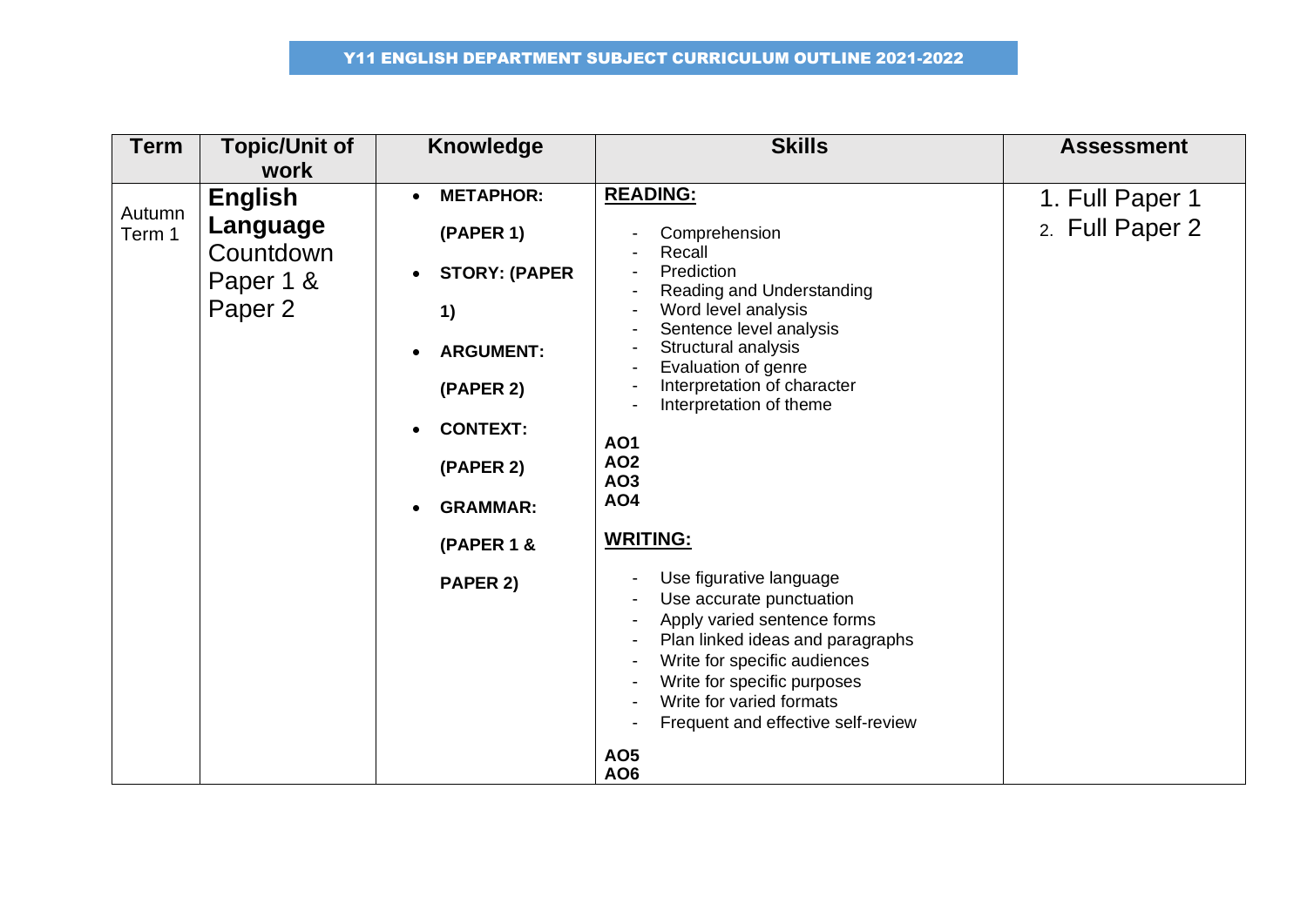| Autumn<br>Term <sub>2</sub> | <b>Literature</b><br><b>Revision</b><br>Power &<br>Conflict<br>Unseen<br>Poetry<br>LOTF<br><b>Macbeth</b> | <b>METAPHOR</b><br><b>STORY</b><br><b>ARGUMENT</b><br><b>PATTERN</b><br><b>CONTEXT</b><br><b>GRAMMAR</b>                                                         | Comprehension<br>Recall<br>Prediction<br>Reading and Understanding<br>$\overline{a}$<br>Word level analysis<br>$\blacksquare$<br>Sentence level analysis<br>$\overline{\phantom{a}}$<br>Structural analysis<br>Evaluation of genre<br>$\blacksquare$<br>Application of context<br>Interpretation of character<br>Interpretation of theme<br><b>Evaluative writing skills</b>                              | 1. Poetry<br>Comparison<br>2. Unseen poetry $-$<br>full response<br>3. Full Literature<br><b>Mock (P1 &amp; P2)</b> |
|-----------------------------|-----------------------------------------------------------------------------------------------------------|------------------------------------------------------------------------------------------------------------------------------------------------------------------|-----------------------------------------------------------------------------------------------------------------------------------------------------------------------------------------------------------------------------------------------------------------------------------------------------------------------------------------------------------------------------------------------------------|---------------------------------------------------------------------------------------------------------------------|
| Spring<br>Term 1            | Language<br><b>Revision</b><br>Paper 1<br>countdown<br>Paper 2<br>countdown                               | <b>METAPHOR:</b><br>$\bullet$<br><b>STORY: (PAPER</b><br>1)<br><b>ARGUMENT:</b><br>(PAPER 2)<br><b>PATTERN</b><br><b>CONTEXT:</b><br>(PAPER 2)<br><b>GRAMMAR</b> | <b>READING:</b><br>Comprehension<br>Recall<br>Prediction<br>Reading and Understanding<br>Word level analysis<br>Sentence level analysis<br>Structural analysis<br>Evaluation of genre<br>Interpretation of character<br>Interpretation of theme<br><b>AO1</b><br><b>AO2</b><br>AO3<br><b>AO4</b><br><b>WRITING:</b><br>Use figurative language<br>Use accurate punctuation<br>Apply varied sentence forms | 1. Full Paper 1<br>2. Full Paper 2<br>3. Full literature<br><b>PIXL MOCK</b>                                        |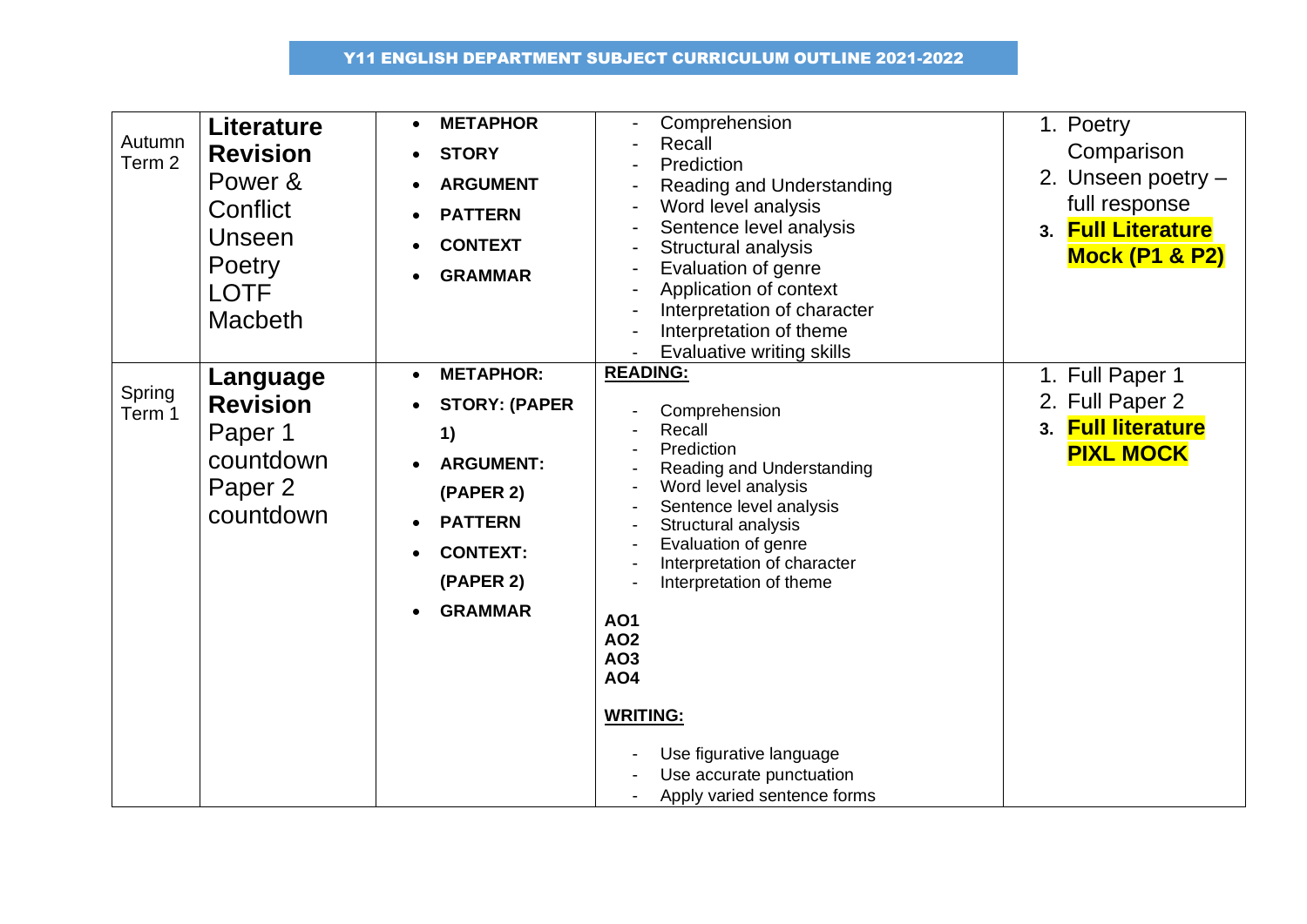|                             |                                                                                                                                                                 |                                                                                                                       | Plan linked ideas and paragraphs<br>Write for specific audiences<br>Write for specific purposes<br>Write for varied formats<br>Frequent and effective self-review<br><b>AO5</b><br>AO6                                                                                                                          |                                                                                                                         |
|-----------------------------|-----------------------------------------------------------------------------------------------------------------------------------------------------------------|-----------------------------------------------------------------------------------------------------------------------|-----------------------------------------------------------------------------------------------------------------------------------------------------------------------------------------------------------------------------------------------------------------------------------------------------------------|-------------------------------------------------------------------------------------------------------------------------|
| Spring<br>Term <sub>2</sub> | <b>Literature</b><br><b>Revision</b><br>Power &<br>Conflict (3)<br>weeks)<br>LOTF <sub>(1</sub><br>week)<br>Unseen<br>Poetry (1<br>week)<br>Macbeth (1<br>week) | <b>METAPHOR:</b><br><b>STORY:</b><br><b>ARGUMENT:</b><br><b>PATTERN:</b><br><b>CONTEXT:</b><br><b>GRAMMAR:</b>        | Comprehension<br>Recall<br>Prediction<br>Reading and Understanding<br>Word level analysis<br>$\overline{\phantom{a}}$<br>Sentence level analysis<br>Structural analysis<br>Evaluation of genre<br>Application of context<br>Interpretation of character<br>Interpretation of theme<br>Evaluative writing skills | 1. Power & Conflict<br>full response<br>2. LOTF response<br>3. Unseen poetry<br>response<br>4. Macbeth full<br>response |
| Summer<br>Term 1            | Language<br><b>Revision</b><br><b>3 WEEKS</b><br>4x Language<br>Q <sub>5</sub>                                                                                  | <b>LANGUAGE:</b><br><b>METAPHOR:</b><br><b>STORY: (PAPER</b><br>1)<br><b>ARGUMENT:</b><br>(PAPER 2<br><b>PATTERN:</b> | <b>LANGUAGE:</b><br>Consolidate exam skills<br>AO1:<br>Identify and interpret explicit and implicit<br>information and ideas.<br>Select and synthesise evidence from<br>different texts.<br>AO2:                                                                                                                | <b>EXAM DATES:</b><br>18th May - Eng Lang<br><b>PAPER 1</b><br>25 <sup>TH</sup> May- Eng Lit<br><b>PAPER 1</b>          |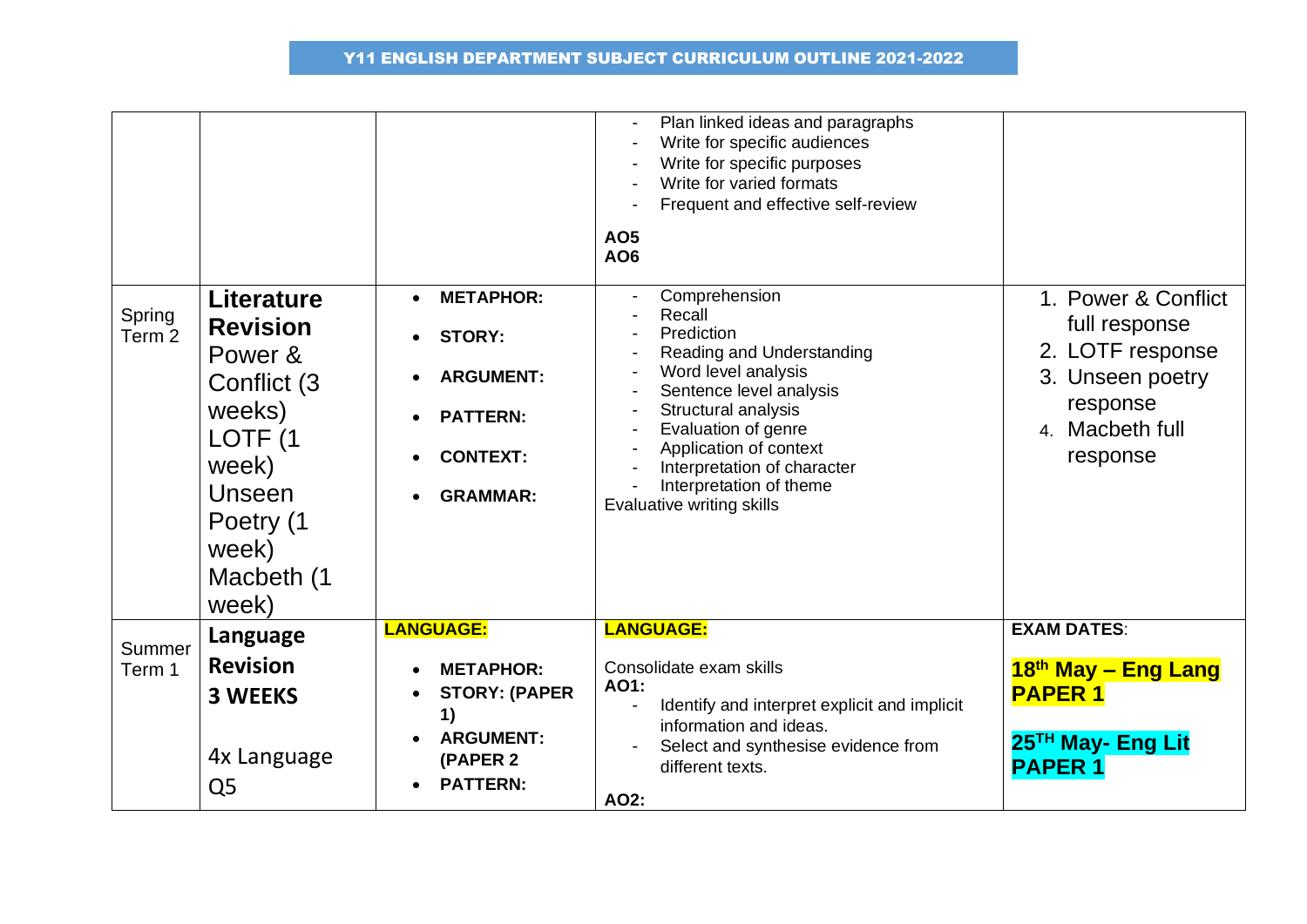| 4x Lit Paper<br>1&2<br>4x Lang Paper<br>1&2                                                                                                                          | <b>CONTEXT:</b><br>(PAPER 2)<br><b>GRAMMAR:</b><br><b>LITERATURE:</b>    | Explain, comment on and analyse how<br>8 <sup>th</sup> June - Eng Lit<br>writers use language and structure to<br><b>PAPER 2</b><br>achieve effects and influence readers, using<br>relevant subject terminology to support their<br>10th June - Eng Lang<br>views.<br><b>PAPER 2</b>                                                                                                                                                                           |
|----------------------------------------------------------------------------------------------------------------------------------------------------------------------|--------------------------------------------------------------------------|-----------------------------------------------------------------------------------------------------------------------------------------------------------------------------------------------------------------------------------------------------------------------------------------------------------------------------------------------------------------------------------------------------------------------------------------------------------------|
| <b>SUPER SATURDAY</b><br>$14Th$ MAY -<br><b>LANGUAGE</b><br><b>PAPER 1</b>                                                                                           | <b>METAPHOR:</b><br><b>STORY:</b><br><b>ARGUMENT:</b><br><b>PATTERN:</b> | AO3:<br>Compare writers' ideas and perspectives,<br>as well as how these are conveyed, across<br>two or more texts.                                                                                                                                                                                                                                                                                                                                             |
| <b>SUPER SATURDAY</b><br>$21ST$ MAY<br><b>LITERATURE</b>                                                                                                             | <b>CONTEXT:</b><br><b>GRAMMAR:</b>                                       | AO4:<br>Evaluate texts critically and support this with<br>appropriate textual references.                                                                                                                                                                                                                                                                                                                                                                      |
| <b>SUPER REVISION</b><br><b>SATURDAY 4TH</b><br><b>JUNE DIGITAL</b><br><b>LANGUAGE</b><br><b>PAPER 2</b><br><b>REVISION</b><br><b>THURSDAY 9TH</b><br><b>JUNE PM</b> |                                                                          | AO5:<br>Communicate clearly, effectively and<br>imaginatively, selecting and adapting tone,<br>style and register for different forms,<br>purposes and audiences.<br>Organise information and ideas, using<br>structural and grammatical features to<br>support coherence and cohesion of texts.<br>AO6:<br>Candidates must use a range of vocabulary<br>and sentence structures for clarity, purpose<br>and effect, with accurate spelling and<br>punctuation. |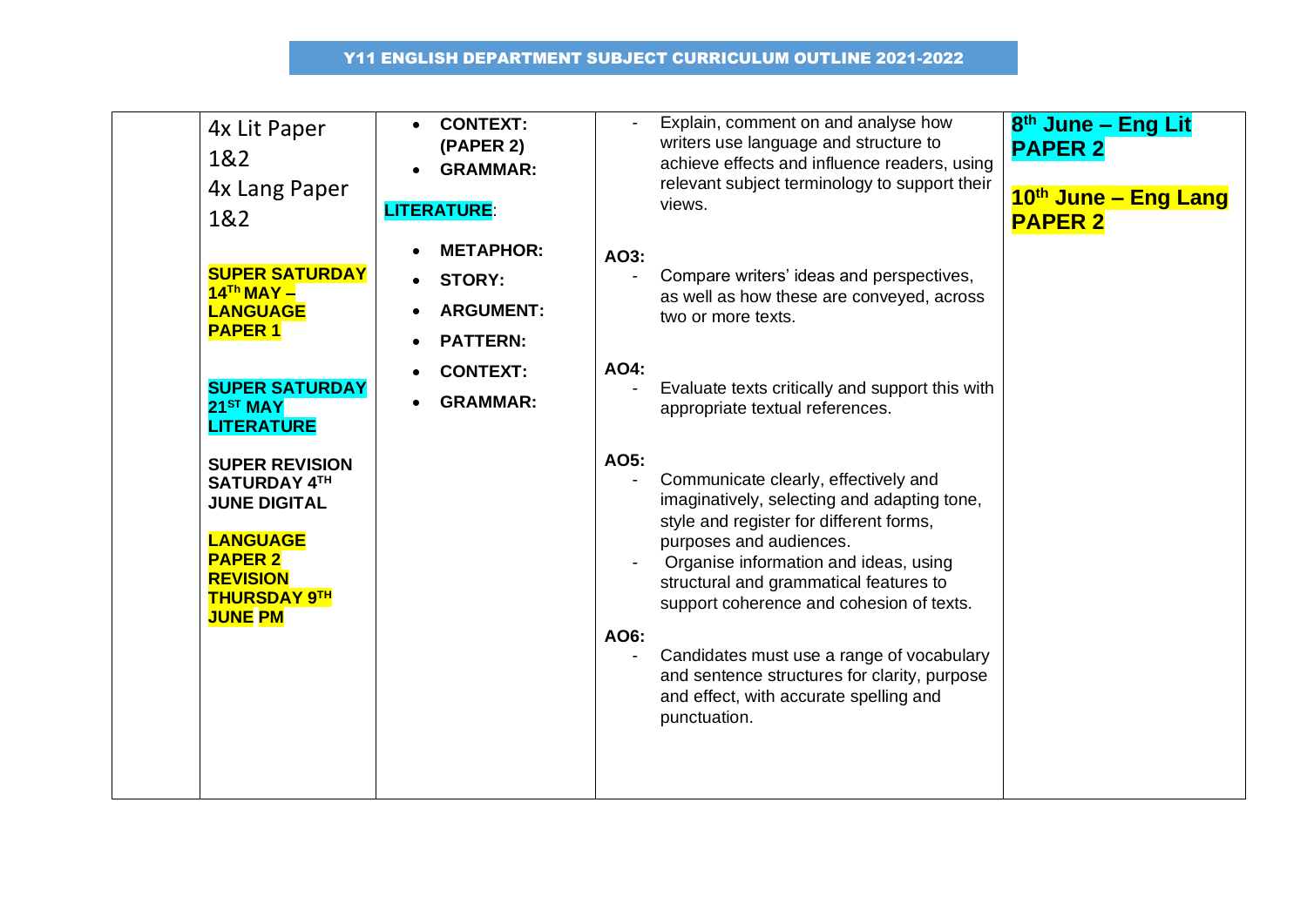|        |  | <b>LITERATURE:</b>                                                                                                                                                                                                                                                              |  |
|--------|--|---------------------------------------------------------------------------------------------------------------------------------------------------------------------------------------------------------------------------------------------------------------------------------|--|
|        |  | AO1:<br>Read, understand and respond to texts.<br>$\blacksquare$<br>Students should be able to:<br>• maintain a critical style and develop an<br>informed personal response<br>• use textual references, including<br>quotations, to support and illustrate<br>interpretations. |  |
|        |  | AO2:                                                                                                                                                                                                                                                                            |  |
|        |  | Analyse the language, form and structure<br>used by a writer to create meanings and<br>effects, using relevant subject terminology<br>where appropriate.                                                                                                                        |  |
|        |  | AO3:<br>Show understanding of the relationships<br>$\blacksquare$<br>between texts and the contexts in which<br>they were written.                                                                                                                                              |  |
|        |  | AO4:<br>Use a range of vocabulary and sentence<br>$\blacksquare$<br>structures for clarity, purpose and effect,<br>with accurate spelling and punctuation.                                                                                                                      |  |
| Summer |  |                                                                                                                                                                                                                                                                                 |  |